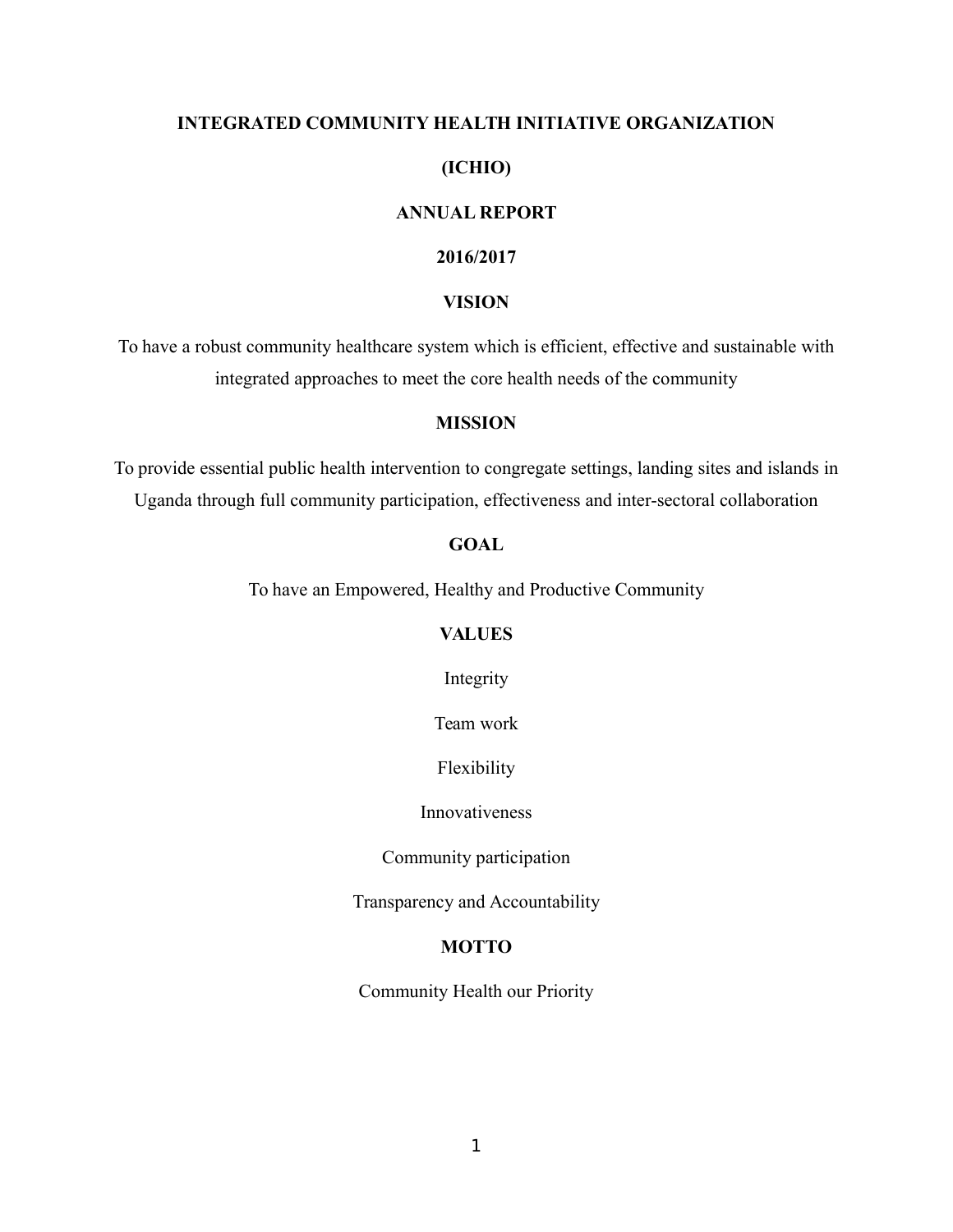### **ACKNOWLEDGEMENTS**

We would like to extend special thanks to MSH- Track TB, for the great support towards the implementation of our HIV/TB activities, in a similar way, we wish to recognize the tremendous support from KCCA, particularly Makindye Division, where we highly acknowledge the buy in of the DMO, Dr. Felix Onzima.

The Makerere University School of Public Health has also supported us technically through our patron, prof Lynn Atuyambe and technical advisor; Mr. Samuel Etajak, under the same umbrella, we wish to acknowledge the support of the student's body, Makerere University Environmental Health Students Association (MUEHSA) which has been a great platform of advocacy for our activities.

Great thanks to the ICHIO team who have taken the primary responsibility of making sure all the activities are successfully performed. The executive director and his deputy; Mr. Tadeo Tumusiime and Mr. Daniel Lukooya respectively, together with the Monitoring and Evaluation officer for the community rise against TB project Ms. Ronah Basemera have played an outstanding role towards the achievements of this financial year.

Last but not least, we sincerely appreciate the Community of Makindye Division, including our community TB champions, cluster heads, and the local leaders.

Tumusiime Tadeo

### **Executive Director ICHIO Uganda**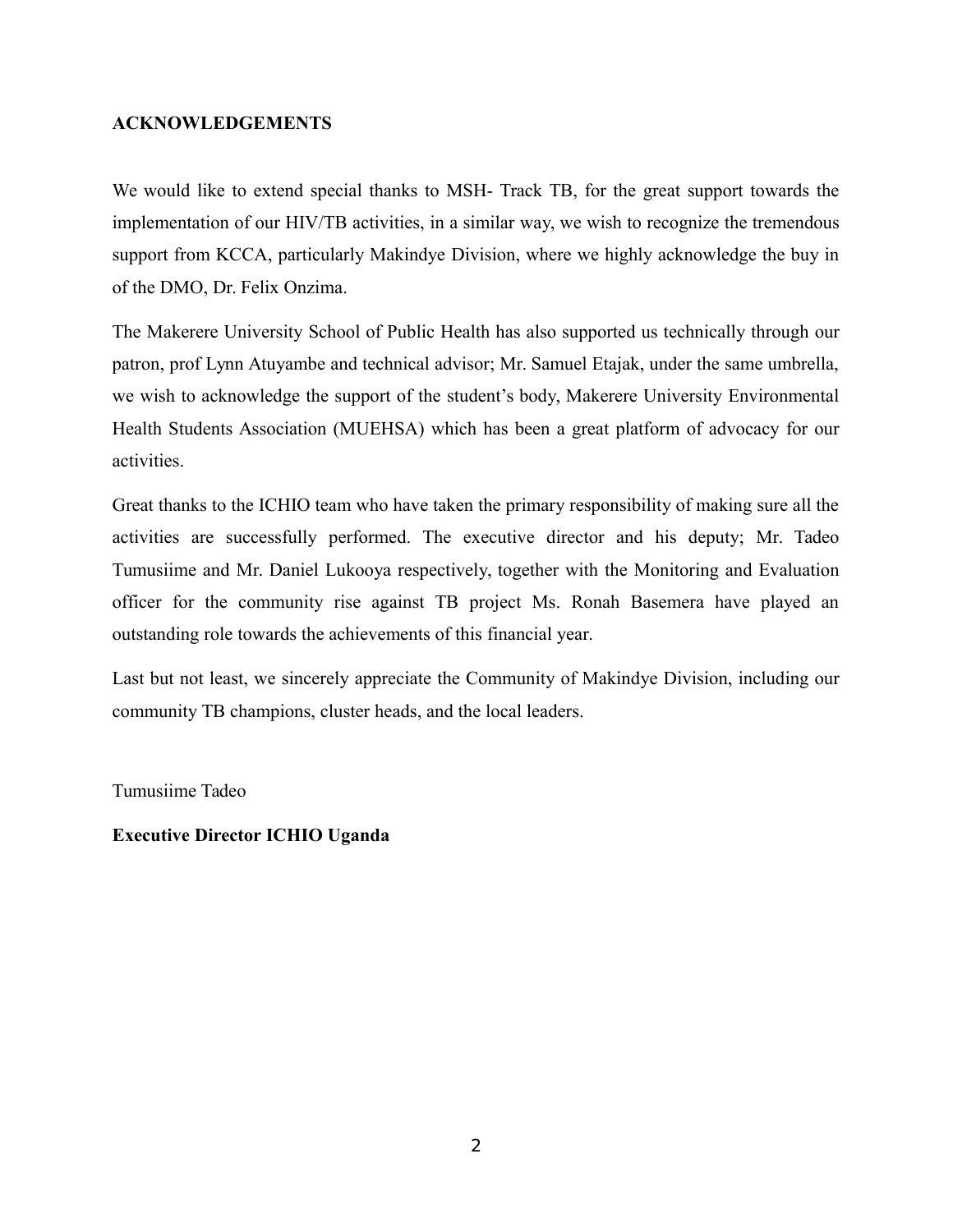## <span id="page-2-0"></span>**EXECUTIVE SUMMARY**

### **Introduction**

ICHIO is operating in four thematic areas of HIV/AIDS and TB; Tobacco control and drug abuse; WASH and NTDs all targeting congregate settings like islands, schools, camps , slums among others with aim of promoting health through empowering the community for productivity. The organization has about 10 partners including the community and implementing some of the projects. Some have been concluded like the "Katwe Gwanga Mujje Tweyonje" and Community Cluster Head WASH (CCH) project in Kisenyi II parish Central Division KCCA in 2015/16 and 2017 respectively. The current project is "Community rise against tuberculosis" basing on cluster approach in Makindye Division KCCA.

### **Methodology.**

The clusters comprising of 15-25 households are identified and the village champions/leaders for the respective clusters. They are equipped with register booklets and payment is performance based upon case identification. They identify the cases basing on case definitions of persistent cough for 2 weeks, night sweats and unexplained weight loss. The cases are then referred to nearest health facility for diagnosis and confirmation.

#### **Results.**

In 2017, nine (09) new cases of TB case were detected by our community TB champions out of which eight (8) were bacteriologically confirmed each with potential to transmit the disease to 10 others and the chain continues. This gives a cumulative total of 19 new cases so far identified through this intervention in the first two months.

#### **Future plans.**

Strengthening supervision of the TB Champions by the ICHIO team to ensure they are active for increased detection of TB cases. The approach on success would roll-out to other KCCA Divisions.

### **Conclusion.**

<span id="page-2-1"></span>This approach in TB case detection can be effective since the community is much involved and more capacity building for the TB Champions is vital.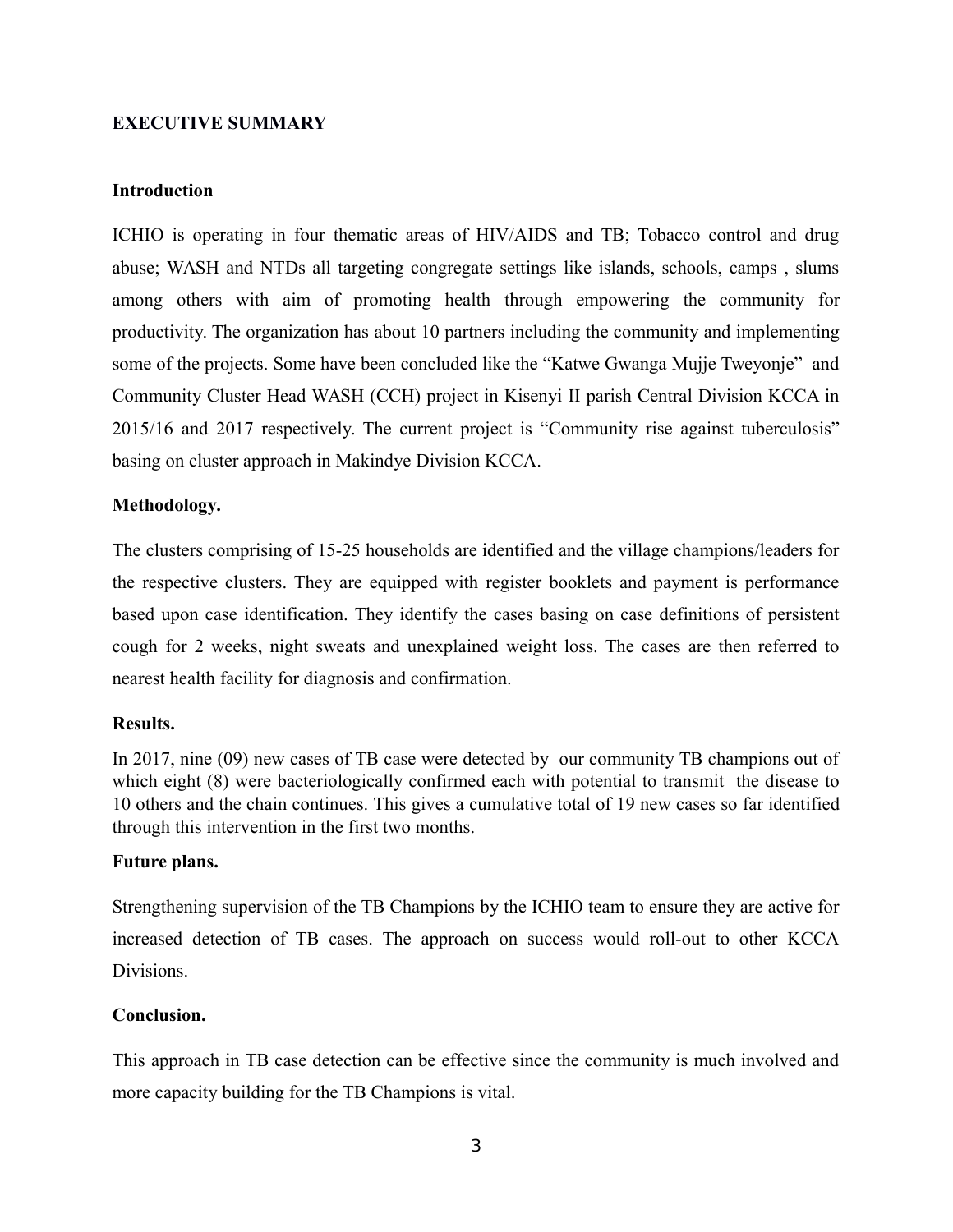# **ACRONYMS AND ABBREVIATIONS**

| <b>AIDS</b>  | Acquired Immuno Deficiency Syndrome                |  |  |  |  |
|--------------|----------------------------------------------------|--|--|--|--|
| <b>HIV</b>   | Human Immno Deficiency Virus                       |  |  |  |  |
| <b>ICHIO</b> | Integrated Community Health Initiative             |  |  |  |  |
|              | INTAC- ICHIO National Technical Advisory Committee |  |  |  |  |
| <b>KCCA</b>  | Kampala Capital City Authority                     |  |  |  |  |
| <b>NTDs</b>  | <b>Neglected Tropical Diseases</b>                 |  |  |  |  |
| <b>STHs</b>  | Soil-transmitted helminthes                        |  |  |  |  |
| TB           | <b>Tuberculosis</b>                                |  |  |  |  |
| <b>WASH</b>  | Water Sanitation and Hygiene                       |  |  |  |  |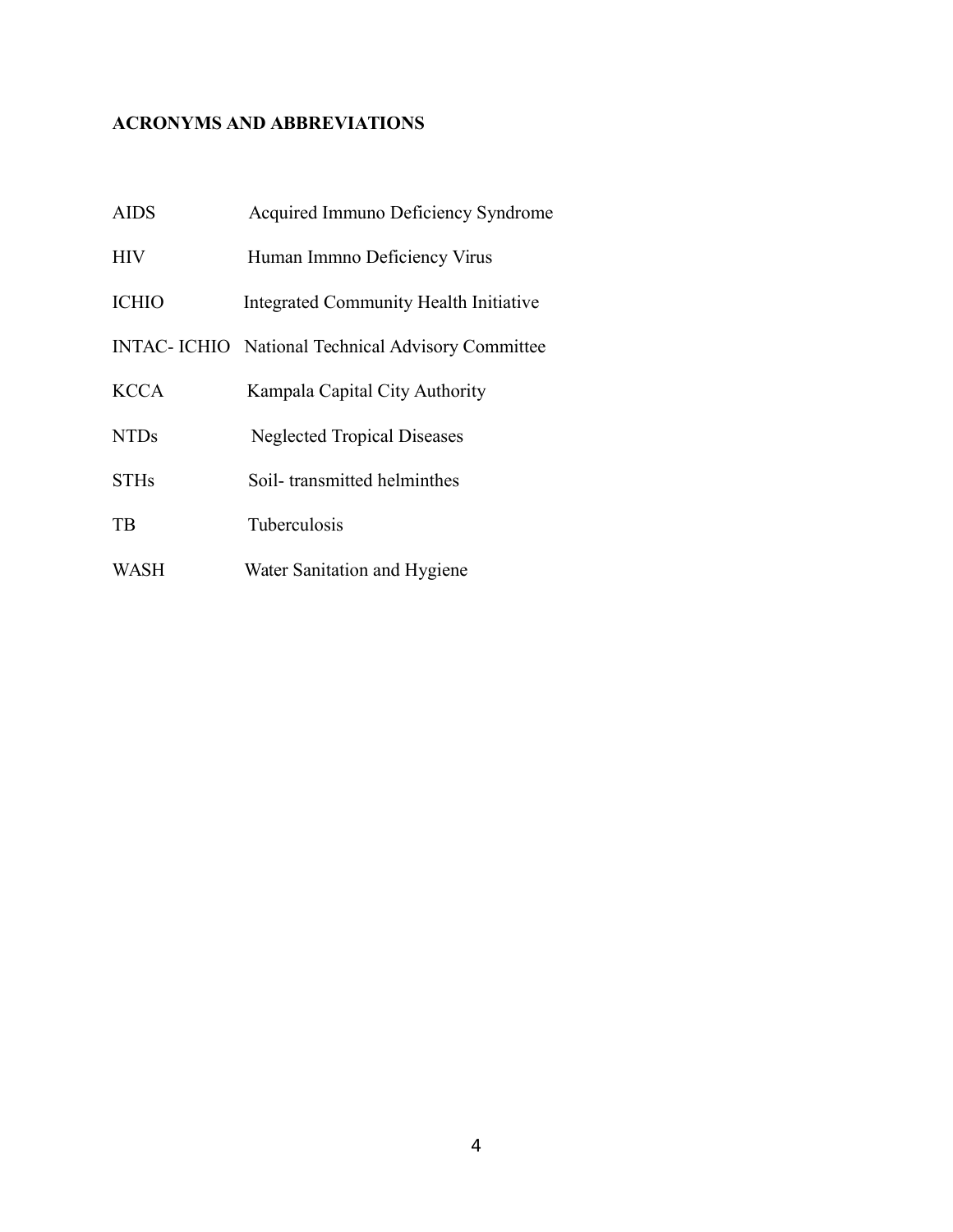# **TABLE OF CONTENTS**

<span id="page-4-0"></span>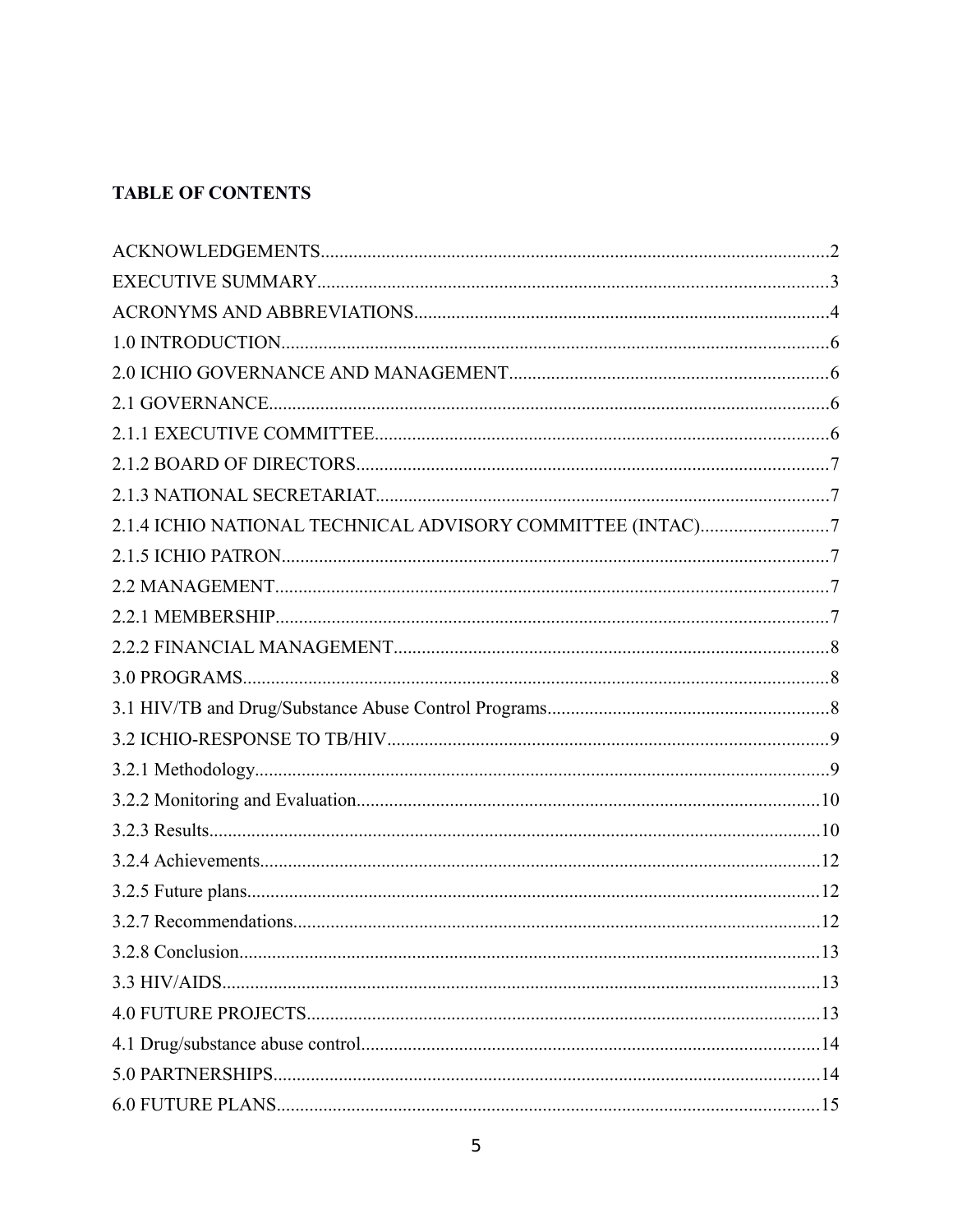<span id="page-5-4"></span>

|--|

### <span id="page-5-0"></span>**1.0 INTRODUCTION**

ICHIO-UGANDA is a registered Non-Governmental Organization incepted MARCH 2015 by a group of Environmental Health students at Makerere University School of Public Health. This followed an observation of the prevailing health situation on Islands, landing sites and other congregate settings, characterized by unsafe water, poor hygiene and sanitation practices, high prevalence of HIV/TB, high rates of drug/substance abuse, Neglected Tropical Diseases (NTDs) like STHs and bilharzia including other preventable diseases.

 ICHIO aims at a Uganda free from preventable diseases as a result of an empowered healthy and productive community through implementing integrated health approaches systematically to contribute to the improvement and sustainability of the Public Health Interventions at local and national level. While working in line with the existing structures we wish to add an extra effort to ensure equity& continuity in Primary Health Care delivery particularly in the areas of WASH, HIV/TB, Drug abuse & NTD Control while embracing One Health concept in order to effectively contribute to Sustainable Development Goals.

#### <span id="page-5-1"></span>**2.0 ICHIO GOVERNANCE AND MANAGEMENT**

#### <span id="page-5-2"></span>**2.1 GOVERNANCE**

Integrated Community Health Initiative Organization (ICHIO) is governed at different levels through the organization structure, at every structural level the members are expected to fulfill the given organization roles as detailed in the ICHIO constitution. The organization governing bodies are as follows;

### <span id="page-5-3"></span>**2.1.1 EXECUTIVE COMMITTEE**

The executive committee is the highest governing body of the organization. ICHIO executive is composed of 9 members including the chair person, vice chairperson, general secretary, treasurer and six other members.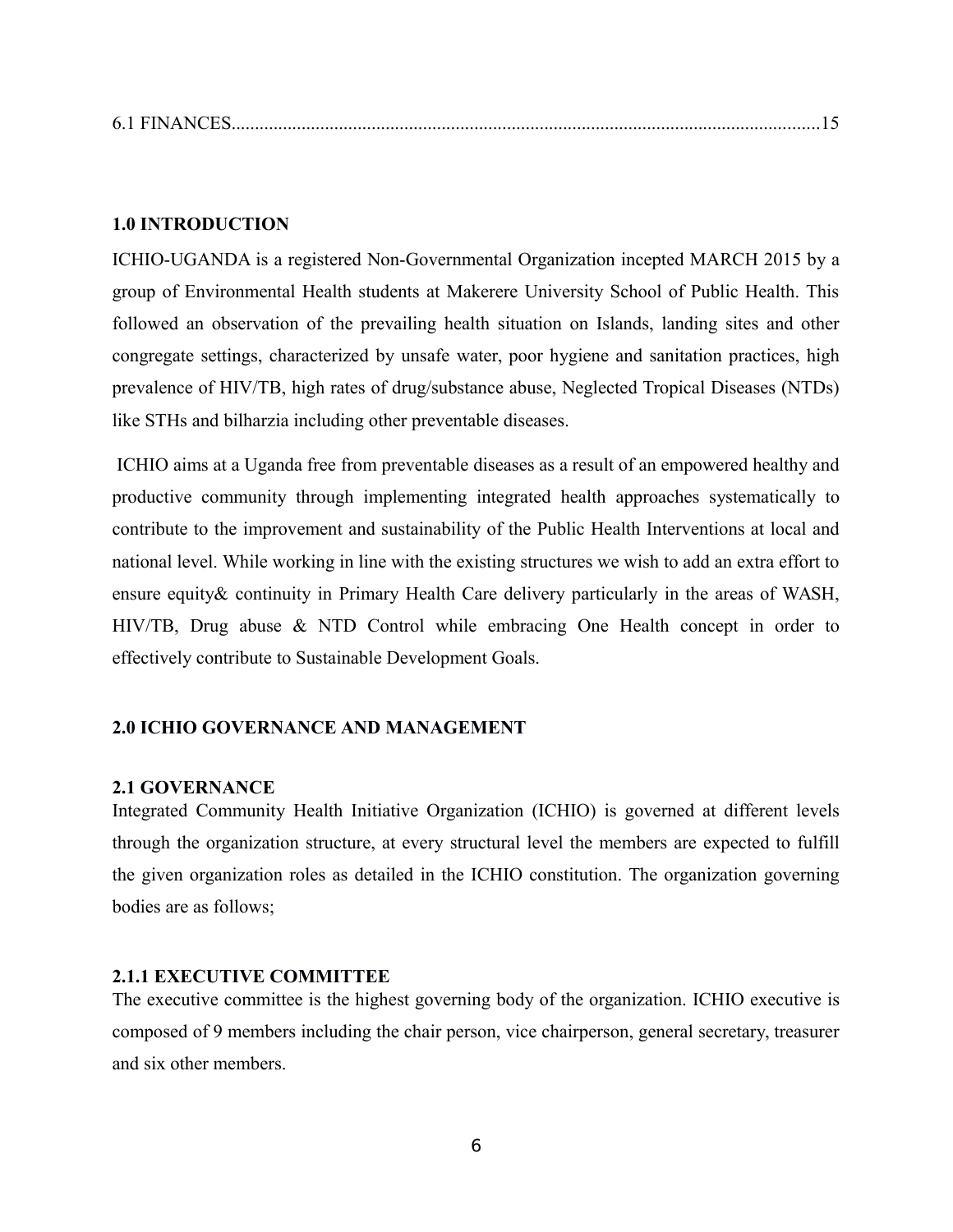The committee members are entitled to the following duties; resource mobilization, overall financial management, overseeing progress of the implemented activities, policy development and they are also expected to have custody of all organization documents and records.

#### <span id="page-6-0"></span>**2.1.2 BOARD OF DIRECTORS**

ICHIO has 10 board members whose main purpose is to oversee the organization activities, as well as reporting to the general assembly.

#### <span id="page-6-1"></span>**2.1.3 NATIONAL SECRETARIAT**

The ICHIO National Secretariat is composed of the Chairperson, Secretary, Executive Director**,** Deputy executive directors and the Program managers. This body is obliged to provide technical support to the organization and its programs, to coordinate, manage, monitor and evaluate the activities, to mobilize resources and also to facilitate implementation of decisions of the General Assembly, Executive Council and ICHIO National Technical Advisory Committee (INTAC)

#### <span id="page-6-2"></span>**2.1.4 ICHIO NATIONAL TECHNICAL ADVISORY COMMITTEE (INTAC)**

This is a 14-member committee composed of representatives from parallel organizations and associations. This committee is expected to play supportive roles in planning and coordination of ICHIO activities, assessment of the organization progress, resource mobilization and procurement of goods and services.

### <span id="page-6-3"></span>**2.1.5 ICHIO PATRON**

The organization patron is selected and approved in the presence of the general assembly. His/her roles include resource mobilization, advocacy and also in charge of presiding over an extra ordinary general assembly to hear an appeal arising from a petition for removal of chairperson, general secretary and treasurer of the executive.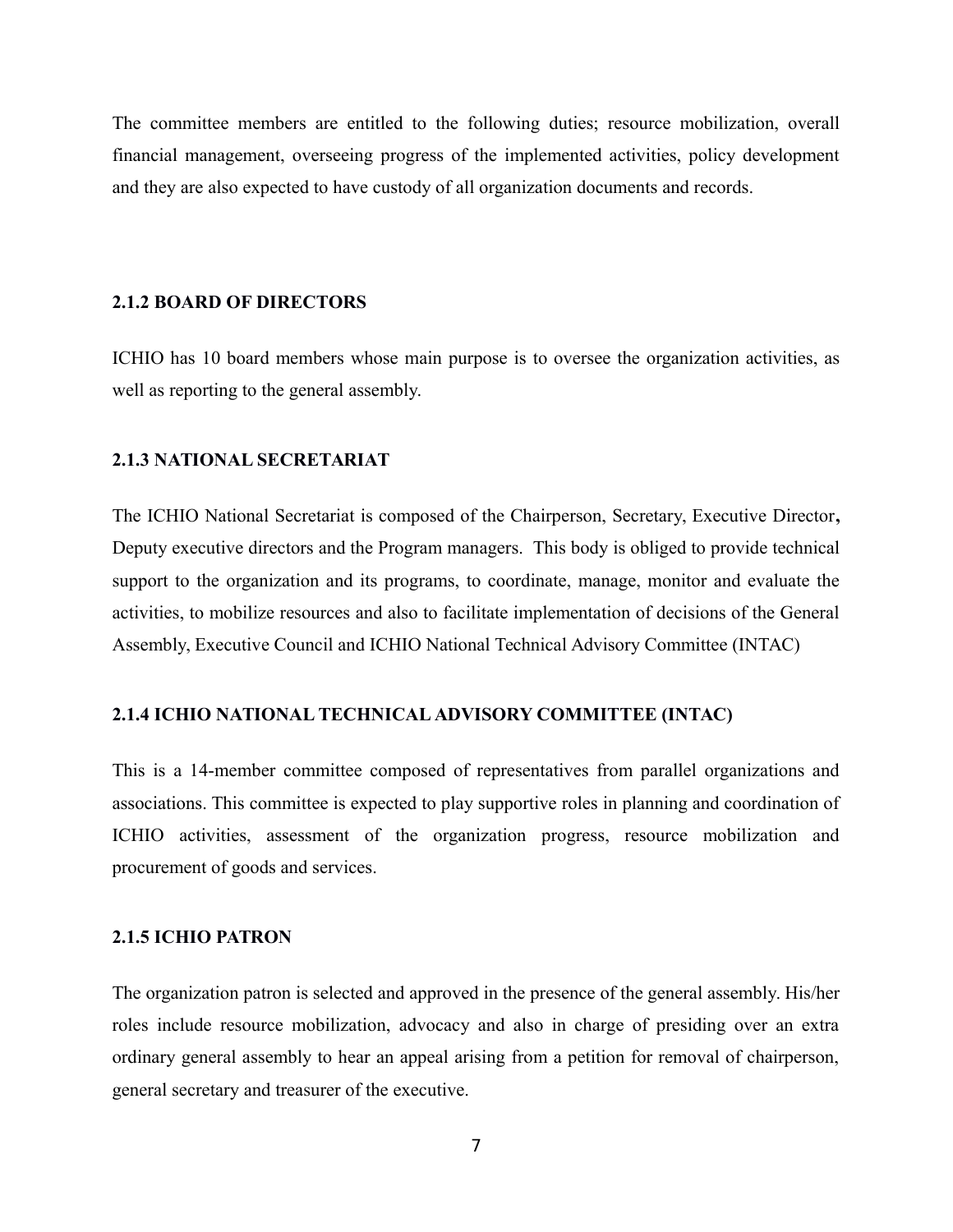#### <span id="page-7-0"></span>**2.2 MANAGEMENT**

The organization management is guided and controlled by what is stipulated in the constitution in regard to a given management role.

#### <span id="page-7-1"></span>**2.2.1 MEMBERSHIP**

ICHIO has different categories of membership which are as follows; Corporate, Associate, National, Ordinary and International membership. To become a member of any of the above categories, one must fulfill the necessary requirements and the executive committee has the authority to approve, disapprove or terminate one's membership.

#### <span id="page-7-2"></span>**2.2.2 FINANCIAL MANAGEMENT**

Issues relating to finance and accounts are under the overall supervision of the executive director who periodically reports to the executive committee about the organization's financial performance. The organization has a finance and audit committee whose primary function is to assist the governing board in fulfilling its responsibilities on;

- The financial reporting and budgeting processes
- The system of internal controls and risk assessment
- The compliance with legal and regulatory requirements
- The qualification, independence and performance of the external auditors
- The qualifications, independence and performance of the internal audit function

#### <span id="page-7-3"></span>**3.0 PROGRAMS**

 ICHIO has continued to extend technical support in communities to consolidate the achievements of year one (1) projects. The programs supported include "Katwe Gwanga Mujje Tweyonje", and Community Cluster Head WASH (CCH) project in Kisenyi II parish.

Currently we are implementing "Community Rise against Tuberculosis" in Makindye division.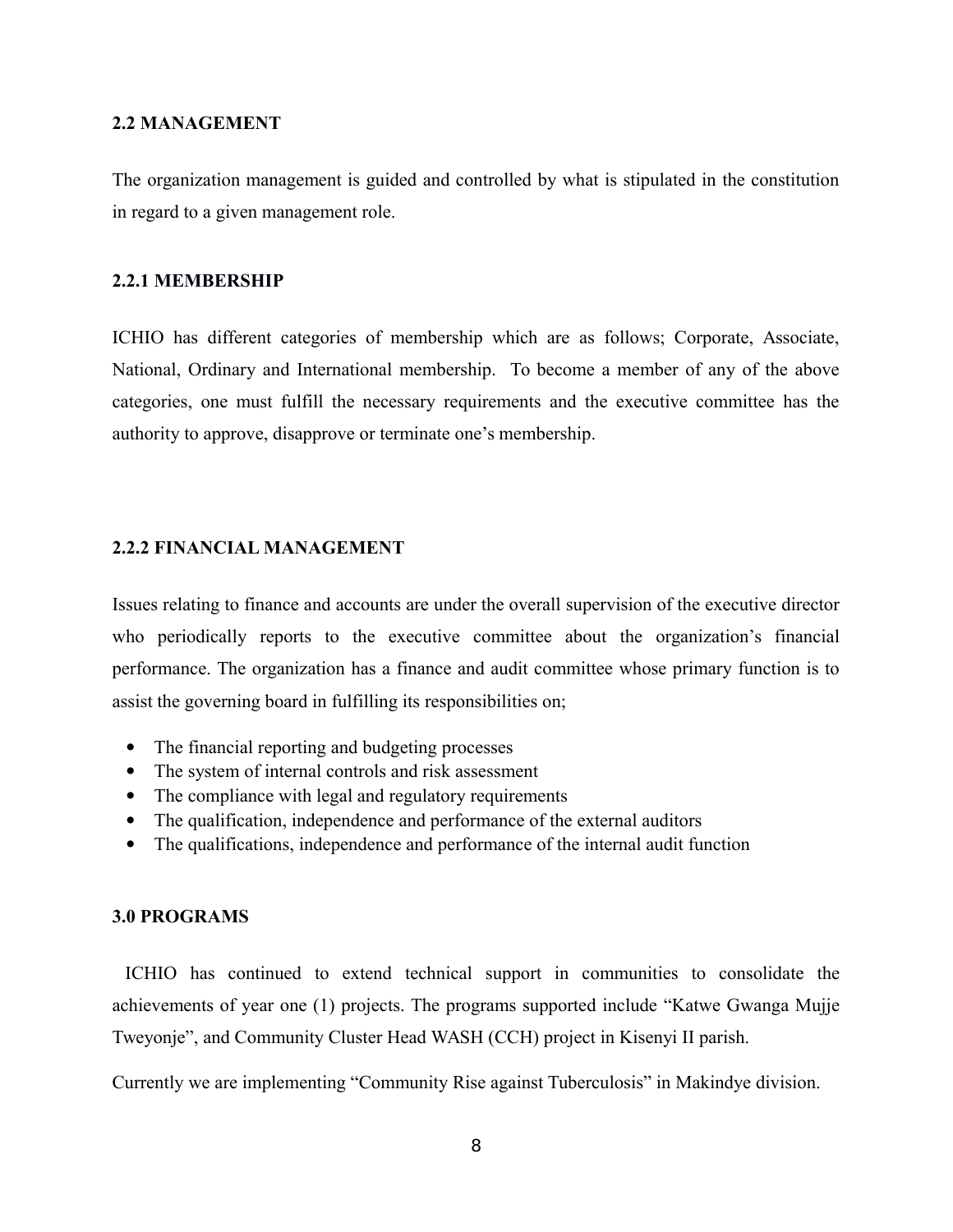#### <span id="page-8-0"></span>**3.1 HIV/TB and Drug/Substance Abuse Control Programs**

#### **Overview**

HIV/AIDS continues to be a global public health threat with the challenge being mega in developing countries where Uganda falls. This has been worsened by TB/HIV co-infection thus duo burden. ICHIO aims at contributing to the current efforts targeting the End of the burden of HIV/AIDS and TB in Uganda, through implementing integrated health approaches systemically to contribute to the improvement and sustainability of the Public Health Interventions at local and national level thus generating an Empowered, Healthy and Productive Community.

<span id="page-8-1"></span>The program started its implementation in the  $4<sup>th</sup>$  quarter of second year of operation, and it's collaborating with a number of organizations and the community itself to ensure effectiveness and efficiency.

### **3.2 ICHIO-RESPONSE TO TB/HIV**

In August 2017, Integrated Community Health Initiative Organization (ICHIO-Uganda) with support from MSH-TrackTB project commenced a pilot project named "COMMUNITY RISE AGAINST TUBERCULOSIS" that is taking place in Makindye division, Kampala City. This intervention developed by ICHIO Uganda is aimed at increasing tuberculosis case identification and treatment success in Kampala. A recent population-based TB prevalence survey in Uganda indicated that 46% of Tuberculosis cases were missed/were undiagnosed; these remain in the communities and hence continued spread of the disease. This pilot approach is a communitybased initiative implemented in collaboration with Management Sciences for Health – Track TB project, the office of the Division Medical Officer Makindye division KCCA and both private and Public health facilities. It is currently running in Makindye Division, Kampala district only with hope of rolling to other divisions upon its success.

#### <span id="page-8-2"></span>**3.2.1 Methodology**

The target communities are organized in clusters (15-25 household) with respective volunteer cluster heads who are tasked with identifying any member with signs of tuberculosis according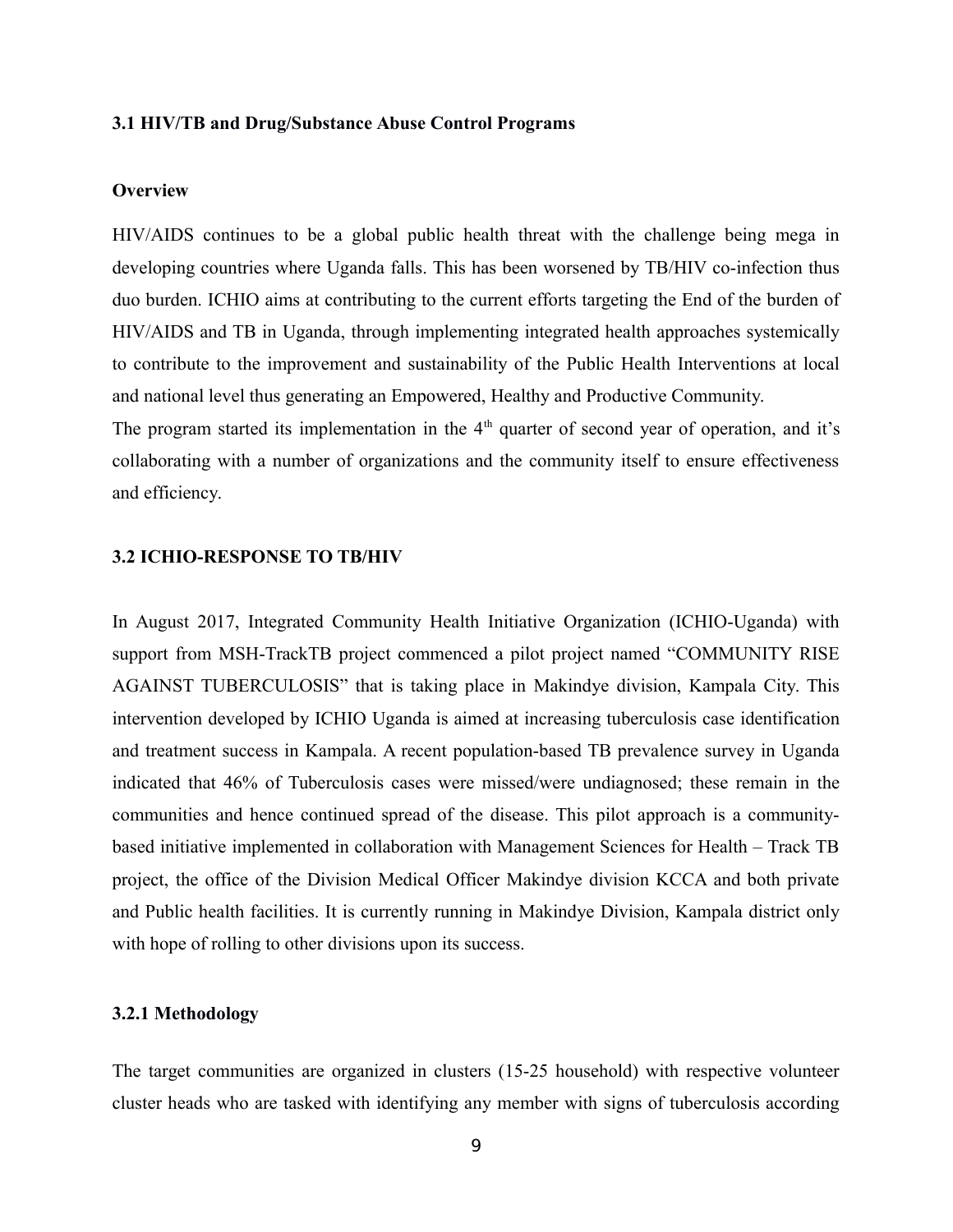to the community case definition. This includes persistent cough for more than two weeks, persistent fevers, weight loss and night sweats. The cluster heads report these suspected cases to the community TB champions who follow them up to collect sputum samples and or refer to the nearest clinics for further medical attention. The community TB champions are also community members or already established VHTs. The samples collected are stored temporarily at the nearest clinic before being collected by the hub rider to the designated health facilities with GeneXpert machine (Alive Medical Services and Kisugu KCCA Health Centre).Those confirmed with TB are document in the established KCCA diagnostic and treatment units (DTUs) and started on treatment immediately.

 The champions are closely monitored by supervisors from ICHIO Uganda. Performance based payment model is used in which for this pilot project identification of at least one case by a Community champion is a prerequisite for him/her to be refunded SDA and transport measured by public means and this is given at the end of the month through mobile money. Every new case identified increases the amount of money a champion gets. Consideration is also made for some visits where a significant number of samples were collected/referrals made but follow the same criteria of identifying at least one case for qualification.

#### <span id="page-9-0"></span>**3.2.2 Monitoring and Evaluation.**

Every community TB champion has a referral booklet and a note book to ensure essential information is documented and these are validated during field visits by supervisors. In addition, the monitoring and evaluation coordinator makes random checks through telephone calls of the champions and the partnering health facilities and document weekly progress which is cross matched during data validation. A review meeting was held on 6/10/2017 to discuss the project progress in September in order to identify issues to be addressed. In these meetings, all Community champions are expected to report their monthly progress which is later cross verified by the field supervisors and clinic focal persons for the respective areas.

#### <span id="page-9-1"></span>**3.2.3 Results**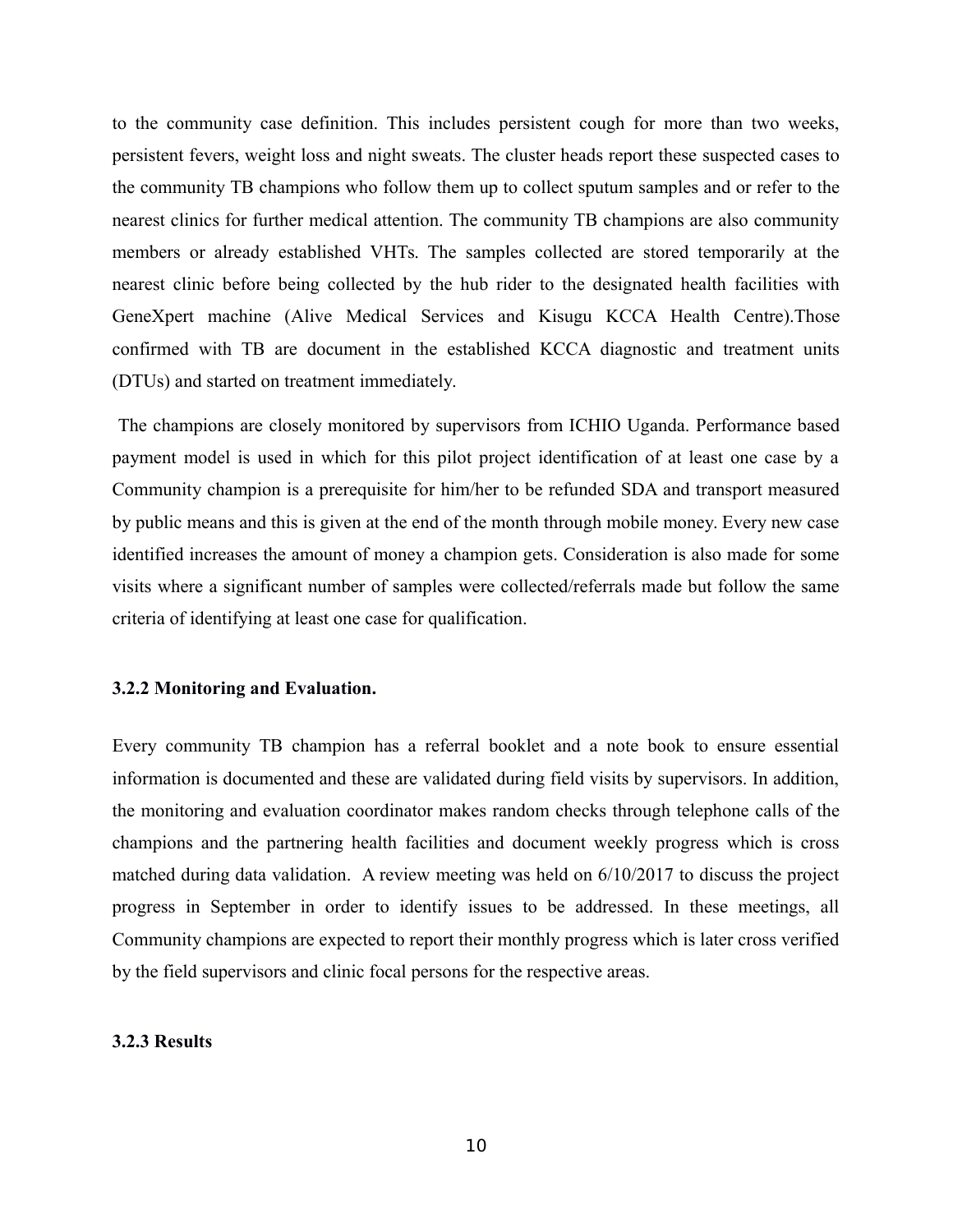In the month of September 2017, our community TB champions were able to identify 09 new TB cases of tuberculosis out of which 8 were bacteriologically confirmed each with potential to transmit the disease to 10 others and the chain continues. Fortunately, all identified TB cases have already started treatment those HIV positive initiated on ART as well. This gives a cumulative total of 19 new cases so far identified through this intervention in the first two months.

These details are shown in the table below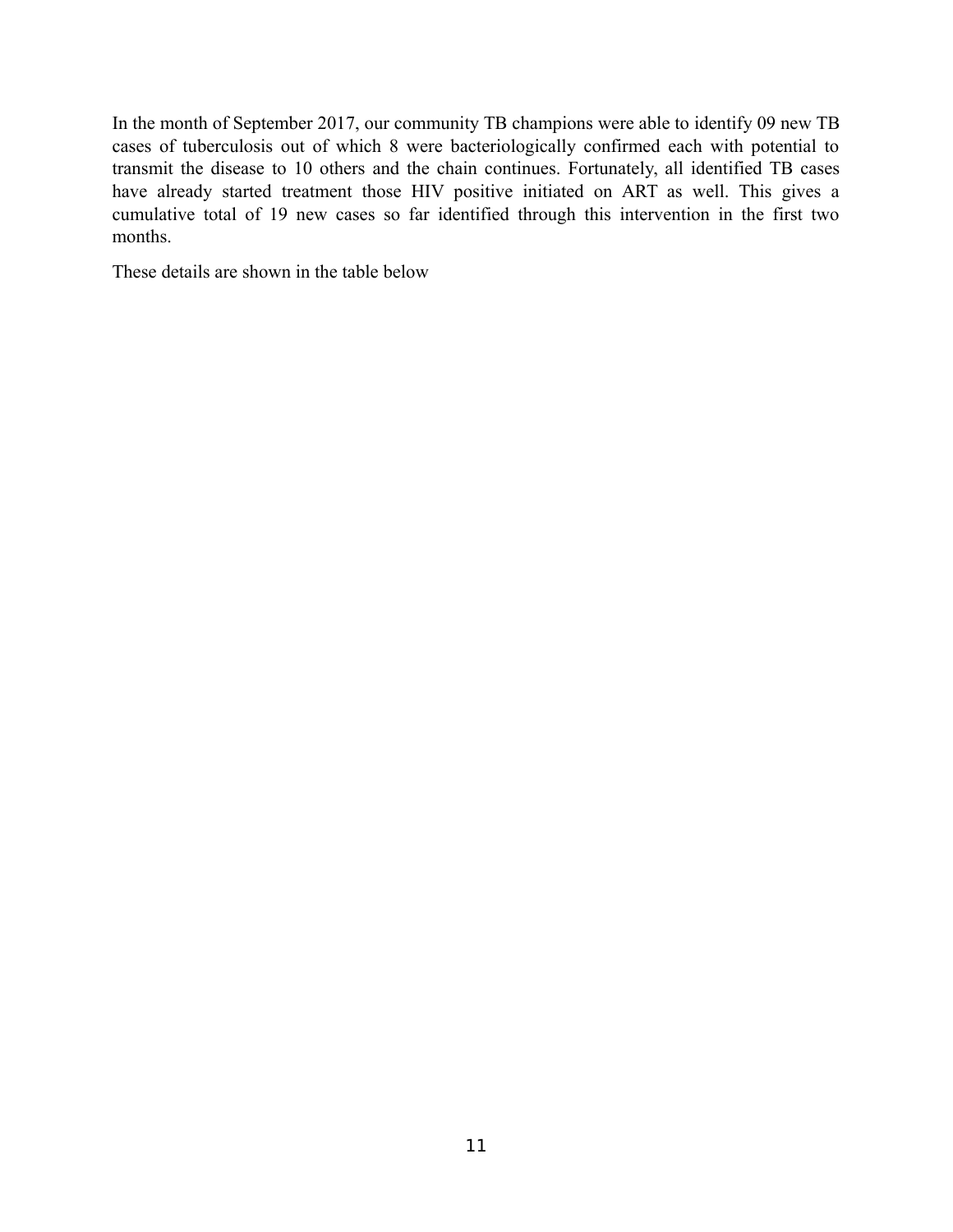| <b>Name of TB Champion</b>                            | <b>Clusters</b><br>visited | screene<br>d   | Presum<br>ptive | <b>Samples</b><br>collected | No. tested     | confirme<br>d cases | <b>Started on</b><br>treatment | <b>Remarks</b>                                                                                                   |
|-------------------------------------------------------|----------------------------|----------------|-----------------|-----------------------------|----------------|---------------------|--------------------------------|------------------------------------------------------------------------------------------------------------------|
| <b>Bbuye Mudde</b>                                    | $\overline{2}$             | 14             | 5               | 5                           | 5              |                     |                                |                                                                                                                  |
| Ibrahim Ramathan                                      | $\overline{2}$             | 25             | 16              | 11                          | 11             | $\overline{0}$      | $\overline{0}$                 | Delayed results                                                                                                  |
| Nabala Stanley                                        | $\overline{2}$             | 12             | 5               | 5                           | 5              |                     |                                |                                                                                                                  |
| Nabirye Suzan                                         |                            | 10             | 6               | 6                           | 6              | $\overline{2}$      | $\overline{2}$                 |                                                                                                                  |
| Senkusu Francis                                       | $\overline{4}$             | 60             | 5               | $\overline{2}$              | $\overline{2}$ |                     |                                |                                                                                                                  |
| Nampa Salama Mbide                                    |                            | $\overline{2}$ |                 | $\theta$                    | $\theta$       | $\overline{0}$      | $\overline{0}$                 |                                                                                                                  |
| Nalunga May                                           | $\boldsymbol{0}$           | $\theta$       | $\overline{0}$  | $\theta$                    | $\overline{0}$ | $\overline{0}$      | $\theta$                       | Not worked                                                                                                       |
| Nakalema Florence                                     | 3                          | 36             | $\overline{7}$  | 7                           | $\overline{7}$ | $\overline{2}$      | $\overline{2}$                 |                                                                                                                  |
| Hawa Sempa                                            | $\boldsymbol{0}$           | $\theta$       | $\overline{0}$  | $\theta$                    | $\overline{0}$ | $\boldsymbol{0}$    | $\overline{0}$                 |                                                                                                                  |
| Mugasha Darison                                       | 4                          | 24             | $\overline{7}$  | $\tau$                      | 6              | $\overline{2}$      | $\overline{2}$                 |                                                                                                                  |
| Kigundu Ronald                                        | $\overline{4}$             | 38             | 05              | 05                          | 00             | 00                  | 00                             | Invalid results<br>due<br>faulty<br>Xpert  <br>to<br>machine                                                     |
| <b>Total September 2017</b>                           | 23                         | 221            | 57              | 48                          | 42             | 9                   | 9                              | All<br>started<br>on<br>treatment                                                                                |
| Total August 2017                                     | 15                         | 229            | 82              | 82                          | 82             | 10                  | 09                             | One died                                                                                                         |
| <b>Cumulative total</b><br>(August September<br>2017) | 38                         | 250            | 139             | 130                         | 124            | 19                  | 19                             | old<br>$\overline{2}$<br>0 <sub>ne</sub><br>years<br>child<br>with<br>EP<br>Adenitis<br>and<br>one<br><b>PCD</b> |

**Table 1: Table showing the distribution of TB cases identified by ICHIO-Community TB Champions (August 2017)**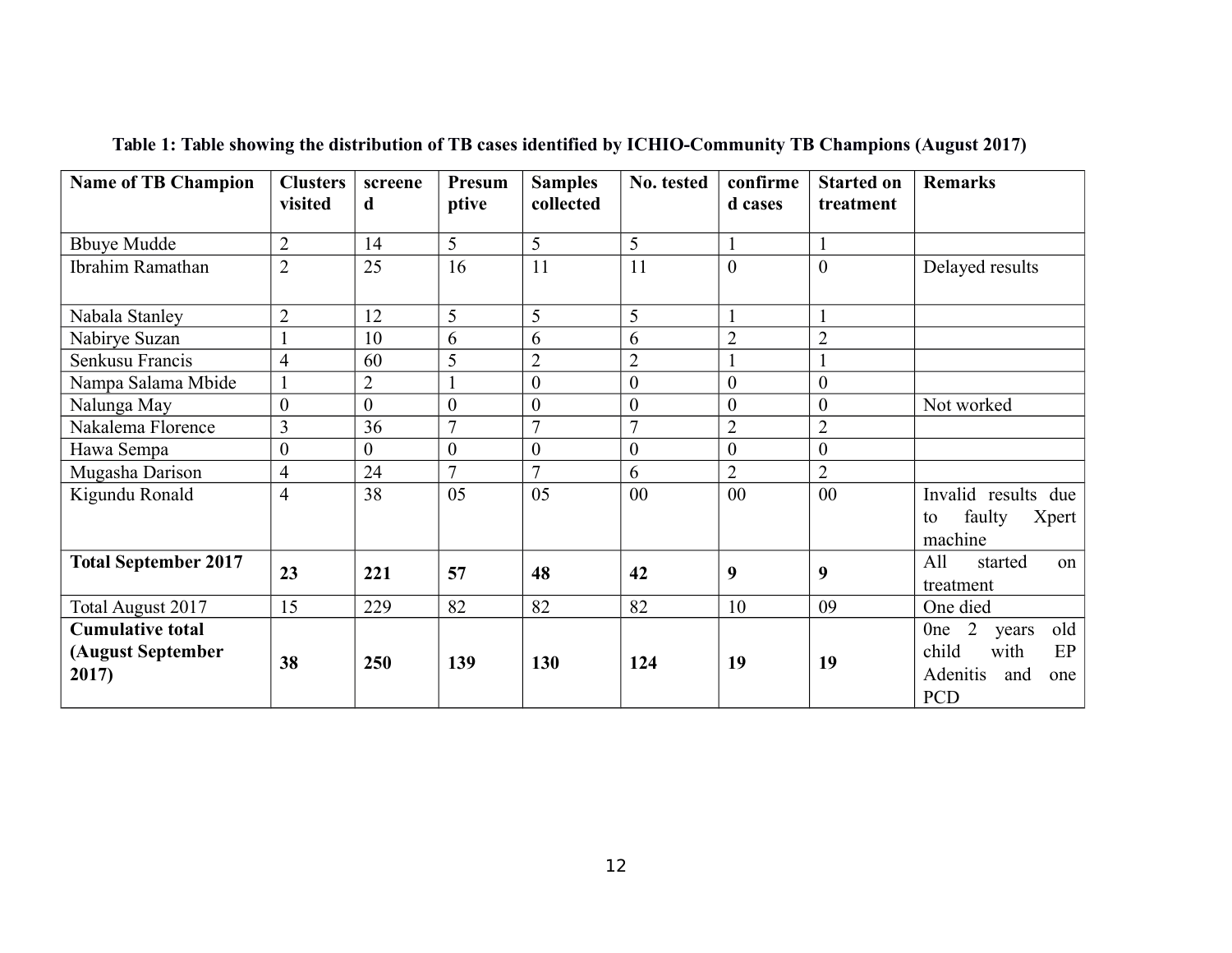## <span id="page-12-0"></span>**3.2.4 Achievements**

- Overall 19 new cases so far identified in the last two months. 09 for the months of September (refer to the table above).
- Monitoring and evaluation through weekly phone calls and monthly field visits was started in the month of September and showed improvement in data reporting and accountability.
- Monthly review meetings were started and increased motivation and accountability of the community TB champions towards this cause. The meeting also eased reporting and enabled champions to know the location of the ICHIO office where they can always reach out in case of any inquiries.
- A database was developed that is updated weekly after phone call follow ups and field visits on the champions progress in identifying TB cases. This is done by the Monitoring and Evaluation coordinator who sits at the ICHIO office in Ggaba.

## <span id="page-12-1"></span>**3.2.5 Future plans**

Weekly field supervision of each community TB champions by ICHIO supervisors will be enforced more strongly. These will validate information provided by the champions with the referral clinic data.

### **3.2.6 Challenges**

- Breakdown of geneXpert machines at alive and Kisugu during the month grossly affected the effort as samples were being rejected and some results were invalid.
- Some Community TB champions were not active in the search for the presumptive within the community.
- Communication challenges between the ICHIO team and Community TB Champions due to inadequate facilitation.

# <span id="page-12-2"></span>**3.2.7 Recommendations**

ICHIO and Partners should ensure: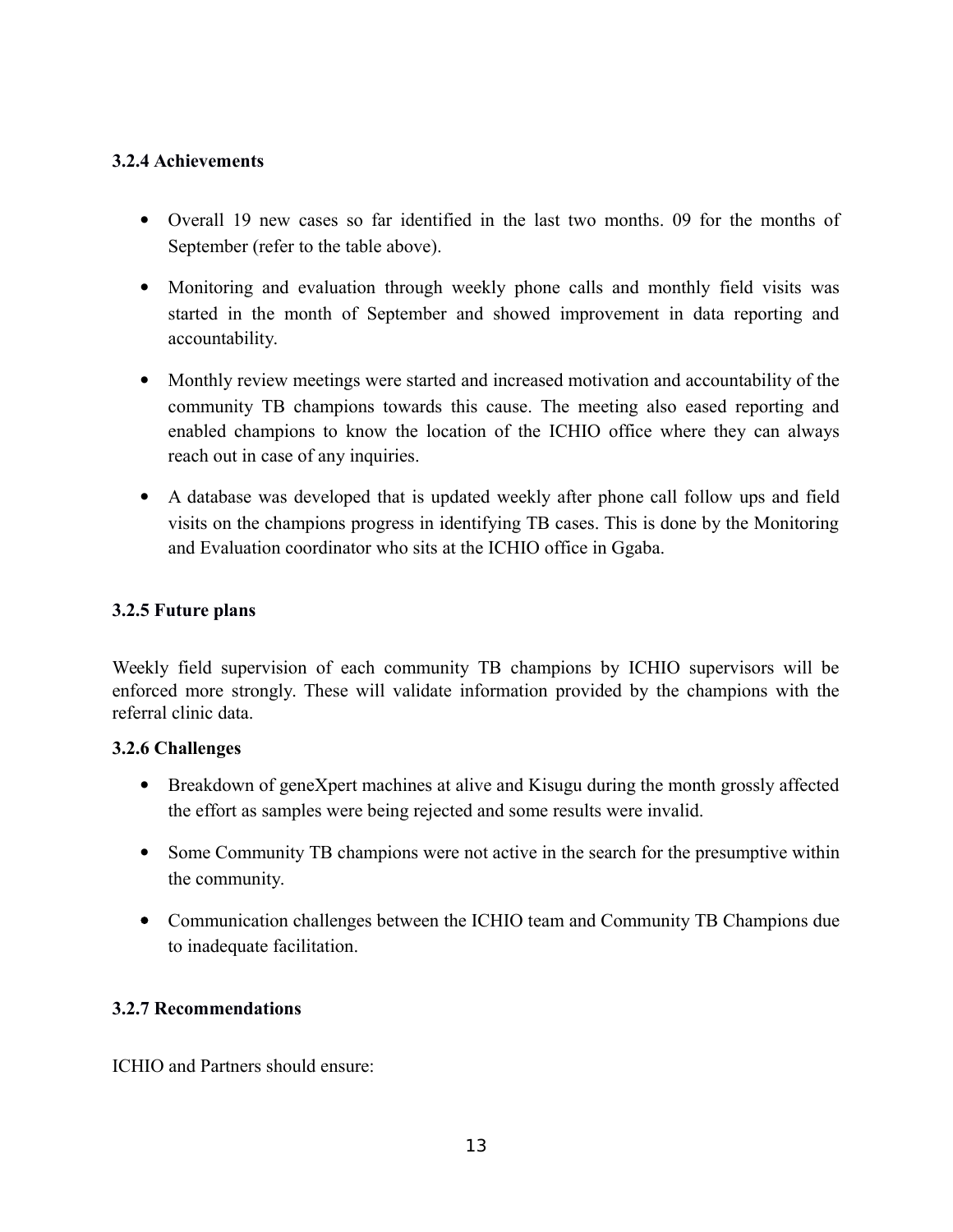- Monthly airtime and transport facilitation to the implementing team to boost the intervention.
- Provision of some material incentives like T-shirts to the champions for identification and motivation.
- Continuous capacity building of the TB Champions in case identification.

# <span id="page-13-0"></span>**3.2.8 Conclusion**

The project has improved over the last one month and with more focused effort, more than the expectations will be achieved. The community TB case identification will be a success.

# <span id="page-13-1"></span>**3.3 HIV/AIDS**

ICHIO in partnership with Martyrs family clinic Ggaba have continued to deliver services in the hard to reach and vulnerable communities of Uganda, in landing sites, islands and other congregate settings, characterized by unsafe water, poor hygiene and sanitation practices, high prevalence of HIV/TB and high rates of drug/substance abuse and other preventable diseases.

16 community-based sensitization programmes have been carried out regarding the prevention and treatment of HIV/AIDS. These included schools, tertiary institutions and other congregate settings.

# **3.3.1 Future of HIV/TB Program**

- ICHIO is to strengthen its collaboration with local, national and international organizations to have joint implementation of projects in HIV/AIDS and TB.
- ICHIO has also collaborated with Track TB Project-MSH to run a pilot implementation research study to increase on the TB case identification within Kampala, and this will be in Makindye division. It will be a community based intervention that will employ community members and they will be code named "Community TB Champions" and it will run for a period of six months from July-December 2017. With the outcome of the intervention, it will be modified accordingly so as to scale up the intervention in the whole Kampala and or entire country at large.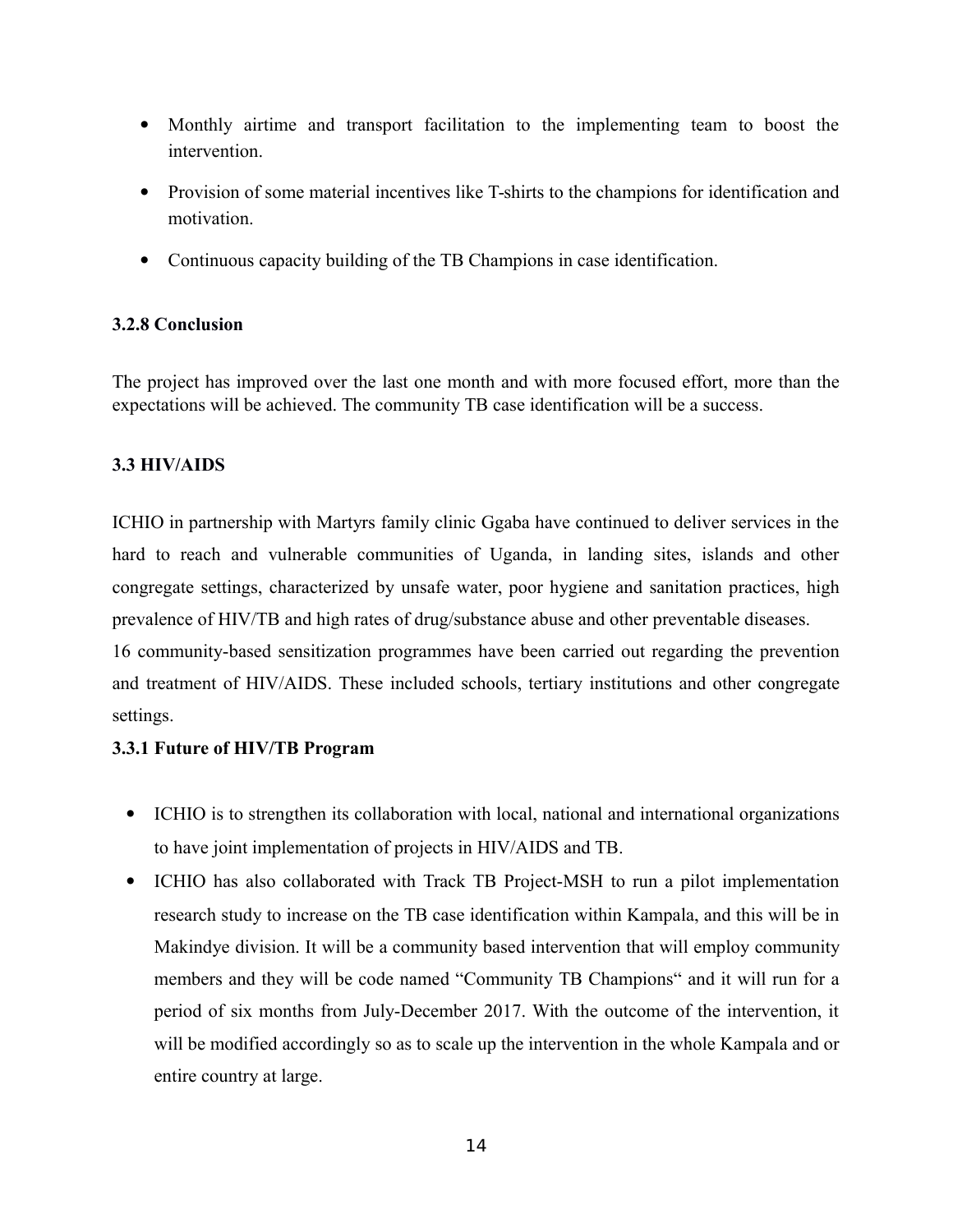- There will be special projects in both HIV/AIDS aiming at increasing awareness on the preventive measures, treatment and linkage of the clients to care.
- We also plan to have more community outreaches were voluntary counseling and testing (VCT) will be done, those confirmed positive will be linked to HIV care at the different health facilities, and ensure reduced transmission of the HIV virus to the negative persons.

#### <span id="page-14-0"></span>**4.0 FUTURE PROJECTS**

ICHIO Uganda to continue with the fight against HIV and Tuberculosis including Multiple drug resistant TB which is a big threat to the TB control efforts in the country. This will be done through a number of new approaches that can best suit the current social dynamics more so in Kampala city which accounts for over 20% of the national TB burden.

Water Sanitation and Hygiene will also remain one of our main priority areas so as to consolidate our achievements of the year1 projects and spread our tested and proven interventions elsewhere.

#### <span id="page-14-1"></span>**4.1 Drug/substance abuse control**

For the past two years, there was no direct project implemented regarding the drug/substance abuse though well aware of existence and reported increasing trend of youths engaging in a number of drug abuse activities; the drugs mostly abused being marijuana, shisha, alcohol, tobacco, cocaine among others. This has resulted into increased mental illness and a lot more physical and social consequences among the youth. Based on above considerations therefore ICHIO-Uganda has been prompted to plan and implement some Drug abuse control projects in these three coming years (2018-2020).This will involve identification of the drug users hotspots and engage drug users in sensitsation on the risk associated ,alternative life styles through equipping them life skills and where needed linking drug addicts to care. To ensure effectiveness, ICHIO will collaborate with a number of organizations that are serving in the line of drug/substance abuse control in Uganda so as to reach a number of affected persons especially in the hard to reach communities of islands, landing sites and other congregate settings like slums, schools, prisons the uniformed personels among others.